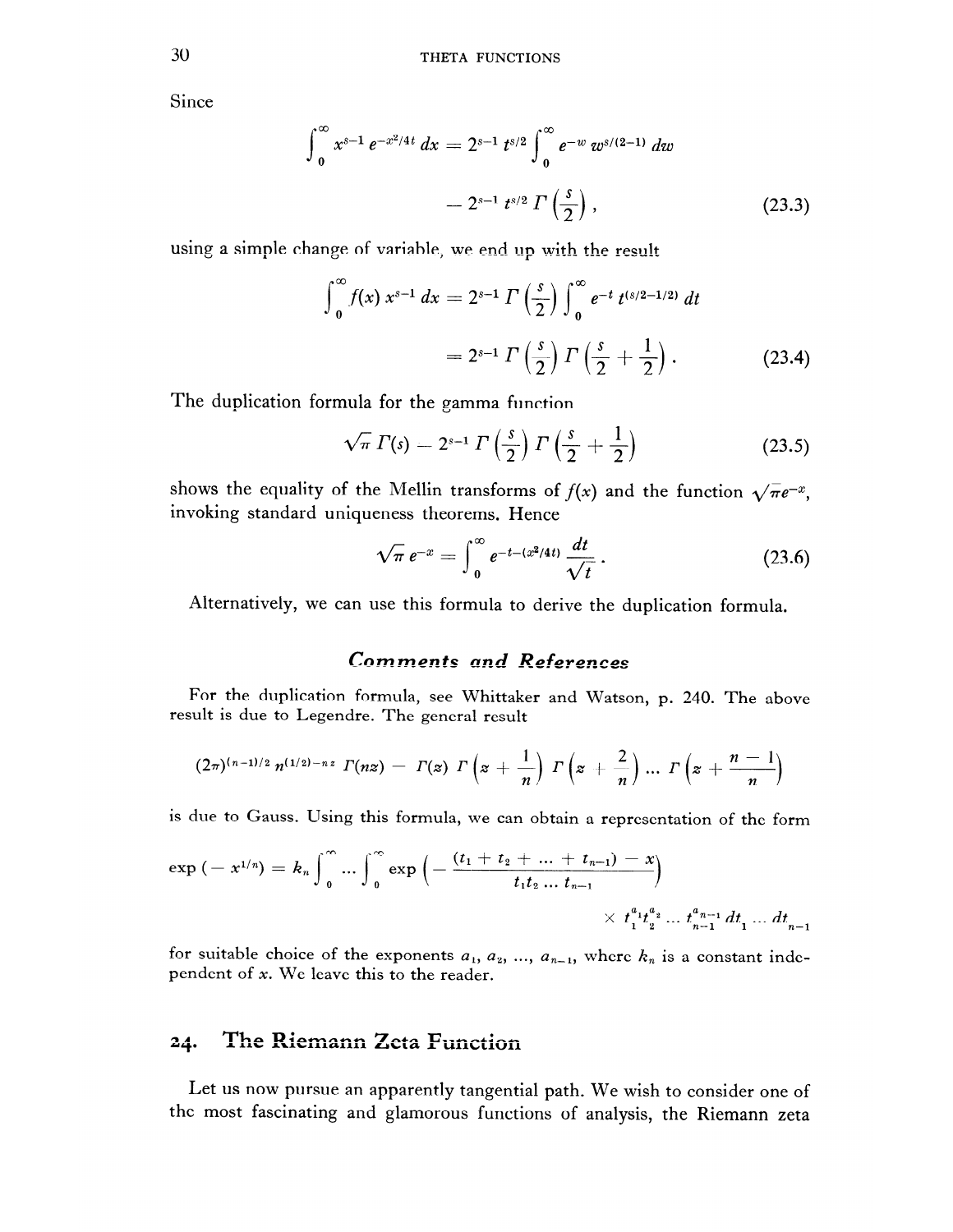function. The connection between this function and theta functions was extensively discussed by Riemann.

This function,  $\zeta(s)$ , is defined for  $Re(s) > 1$  by the simplest of Dirichlet series, the series

$$
\zeta(s) = \sum_{n=1}^{\infty} \frac{1}{n^s} \,. \tag{24.1}
$$

Clearly, this defines an analytic function for  $Re(s) > 1$ . Since the most interesting properties of  $\zeta(s)$  are tied to the region  $0 \le Re(s) \le 1$ , let us examine the question of analytic continuation. We shall follow a trail blazed by Riemann, leading from the theta function to the zeta function.

Consider the function

$$
g(t) = \sum_{n=1}^{\infty} e^{-n^2 \pi t},
$$
 (24.2)

whose Mellin transform is readily obtained. For  $Re(s) > \frac{1}{2}$ , we have

$$
\int_{0}^{\infty} g(t) t^{s-1} dt = \int_{0}^{\infty} \left( \sum_{n=1}^{\infty} e^{-n^2 \pi t} \right) t^{s-1} dt
$$
  

$$
= \sum_{n=1}^{\infty} \frac{1}{n^{2s} \pi^s} \int_{0}^{\infty} e^{-t} t^{s-1} dt
$$
  

$$
= \frac{\Gamma(s)}{\pi^s} \sum_{n=1}^{\infty} \frac{1}{n^{2s}}.
$$
 (24.3)

(The condition  $Re(s) > \frac{1}{2}$  arises in two ways, one is to ensure the convergence of the integral and the other is to ensure the connergence of the series.)

We thus obtain an important representation

$$
\frac{\Gamma(s/2)\zeta(s)}{\pi^{s/2}} = \int_0^\infty t^{(s/2)-1} \left(\sum_{n=1}^\infty e^{-n^2\pi t}\right) dt, \tag{24.4}
$$

valid for  $Re(s) > \frac{1}{2}$ . To obtain the analytic continuation of  $\zeta(s)$  we shall use the functional equation of the theta function.

Write

$$
I'\left(\frac{s}{2}\right)\zeta(s)\,\pi^{-s/2}=\int_0^\infty t^{(s/2)-1}\,g(t)\,dt=\int_0^1+\int_1^\infty.\qquad\qquad(24.5)
$$

In the interval [0,1], let us replace  $g(t)$  by its equivalent obtained from the transformation formula,

$$
g(t) = -\frac{1}{2} + \frac{1}{2} t^{-1/2} + t^{-1/2} g\left(\frac{1}{t}\right), \qquad (24.6)
$$

(a result obtained first in Section 9).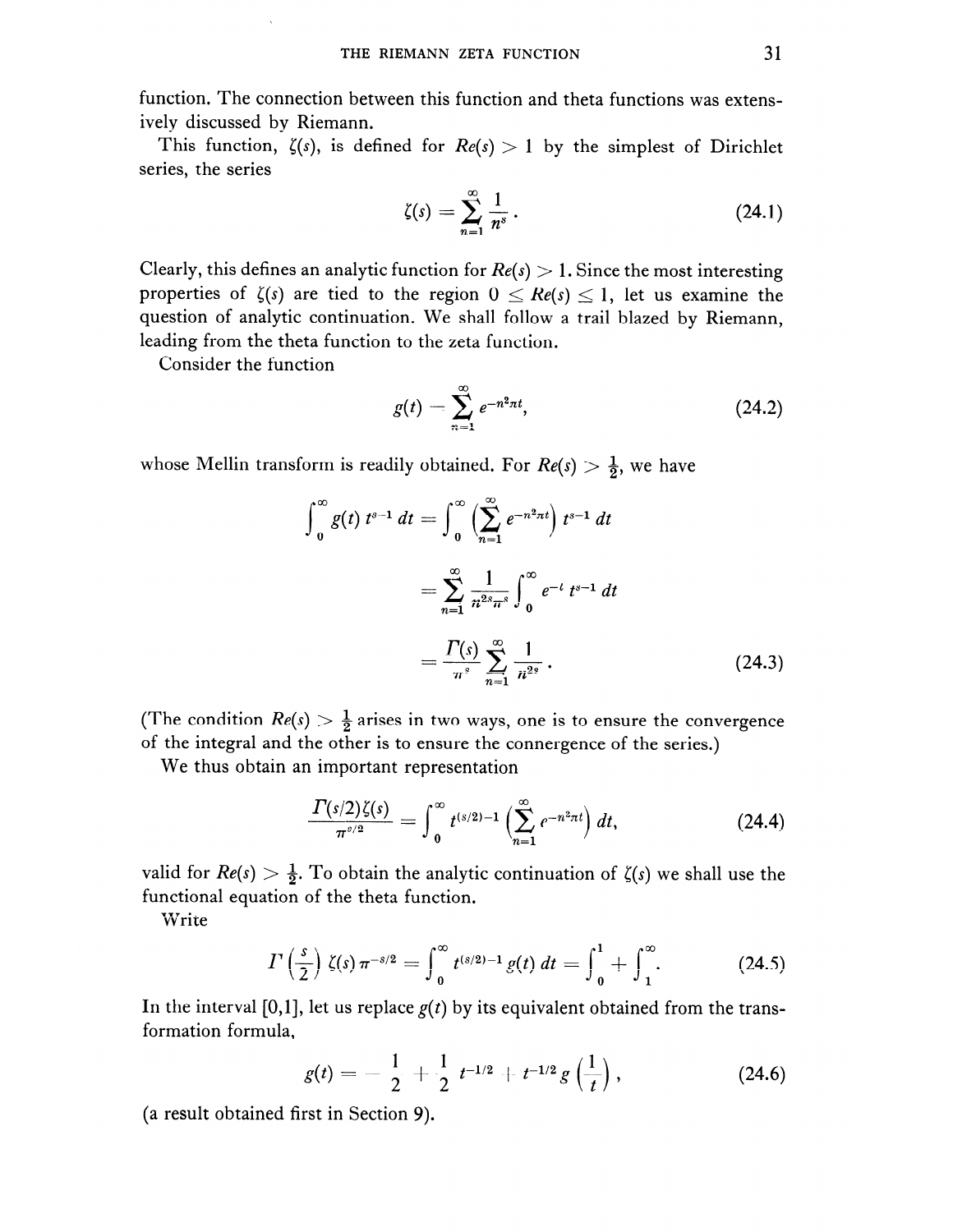Then

$$
\frac{\Gamma(s/2) \zeta(s)}{\pi^{s/2}} = \int_0^1 \left( -\frac{1}{2} + \frac{t^{-1/2}}{2} \right) t^{(s/2)-1} dt + \int_0^1 g\left( \frac{1}{t} \right) t^{(s/2)-3/2} dt + \int_1^\infty t^{(s/2)-1} g(t) dt.
$$
 (24.7)

In the second integral, make the change of variable  $t' = 1/t$ . Evaluating the first integral, we obtain finally

$$
\frac{\Gamma(s/2) \zeta(s)}{\pi^{s/2}} = \left(\frac{1}{s-1} - \frac{1}{s}\right) + \int_1^\infty \left[t^{s/2} + t^{(1-s)/2}\right] g(t) \frac{dt}{t} \,.
$$
 (24.8)

Since  $|g(t)| = 0$   $(e^{-\pi t})$  as  $t \to \infty$ , we see that the integral is an entire function of s.

It follows that  $\Gamma(s/2)$   $\zeta(s)$  is analytic except at the points  $s = 0$  and  $s = 1$ . where it possesses simple poles. Since  $\Gamma(s/2)$  has a simple pole at  $s = 0$ , we see that  $\zeta(s)$  is analytic over the entire s plane, except at  $s = 1$ , where it possesses a simple pole. Since  $\Gamma(\frac{1}{2}) = \sqrt{\pi}$ , we see that

$$
\zeta(s) = \frac{1}{s-1} + \dots \tag{24.9}
$$

in the neighborhood of  $s = 1$ , a result we shall use below.

We have thus solved the problem of the analytic continuation of  $\zeta(s)$  over the entire s plane. We can, however, obtain much more from the identity of 24.8. Observe that the expression on the right-hand side of 24.8 is invariant under the change of variable  $s' = 1 - s$ .

It follows that we have the remarkable functional equation

$$
\Gamma\left(\frac{s}{2}\right)\pi^{-s/2}\zeta(s) = \Gamma\left(\frac{1-s}{2}\right)\pi^{-(1-s)/2}\zeta(1-s) \tag{24.10}
$$

for  $s \neq 0$  or 1.

### **Comments and References**

This was the second method used by Riemann to derive the functional equation. See

Riemann, B., "Über die Anzahl der Primzahlen unter einer gegebenen Grosse." Werke, 2, pp. 145-153, 1892. (Collected Works of Bernhard Riemann, Dover, 1953).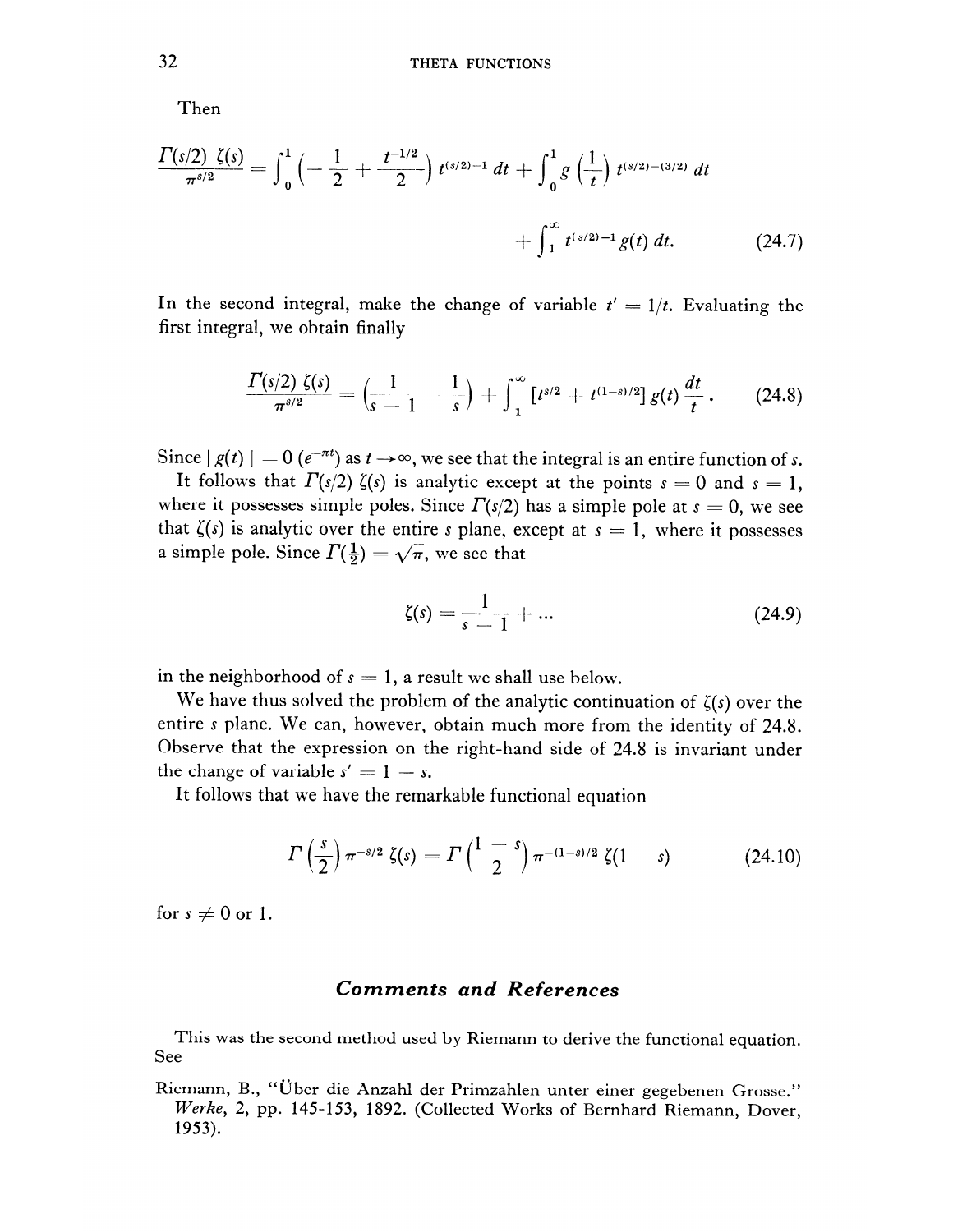#### An Alternate Form of the Functional Equation  $25.$

The duplication formula for the gamma function, a result we have already encountered, permits us to write the functional equation in the form

$$
\zeta(s) = \frac{2^{s-1} \pi^s \zeta(1-s)}{\Gamma(s) \cos (\pi s/2)}.
$$
 (25.1)

To obtain this from 24.10, we must also use the formula

$$
\Gamma\left(\frac{1-s}{2}\right)\Gamma\left(\frac{1+s}{2}\right)=\frac{\pi}{\sin\left(\frac{\pi(1-s)}{2}\right)}.
$$

This is occasionally a more convenient expression to employ.

#### 26. The Riemann Hypothesis

The functional equation of 24.10 shows that the function  $\Gamma(s/2)\pi^{-s/2} \zeta(s)$  is symmetric about  $s = \frac{1}{2}$ . Consequently, it is to be expected that this line will play an important role in the theory of the zeta function. On the basis of the functional equation and an asymptotic formula derived in a way we shall subsequently discuss, Riemann conjectured that all of the zeroes of  $\Gamma(s/2)$   $\zeta(s)$ were on the line  $s = \frac{1}{2} + it$ .

Despite the apparent simplicity of the function, this statement has never been confirmed or refuted. As a result of the concentrated effort of a number of mathematicians-Hadamard, De La Vallee Poussin, Gronwall, Landau, Hardy, Littlewood, Ingham, Titchmarsh, and Selberg—a great deal has been learned about the distribution of the zeroes of  $\zeta(s)$ . The calculations of digital computers based upon various formulas confirm the hypothesis as far as they go. Nevertheless, the Riemann hypothesis remains one of the outstanding challenges of mathematics, a prize which has tantalized and eluded some of the most brilliant mathematicians of this century.

The Euler factorization

$$
\zeta(s) = \prod_{p} \left( 1 - \frac{1}{p^{s}} \right)^{-1}, \qquad Re(s) > 1, \tag{26.1}
$$

where the product is taken over the primes  $p = 2, 3, 5, ...$ , shows the intimate connection between the analytic properties of  $\zeta(s)$  and the distribution of primes. It is an analytic expression of the result of Euclid concerning unique factorization. Although it can be deduced from this expression that  $\zeta(s) \neq 0$  for  $Re(s) > 1$ , further results, meager as they are, are obtained only at great effort.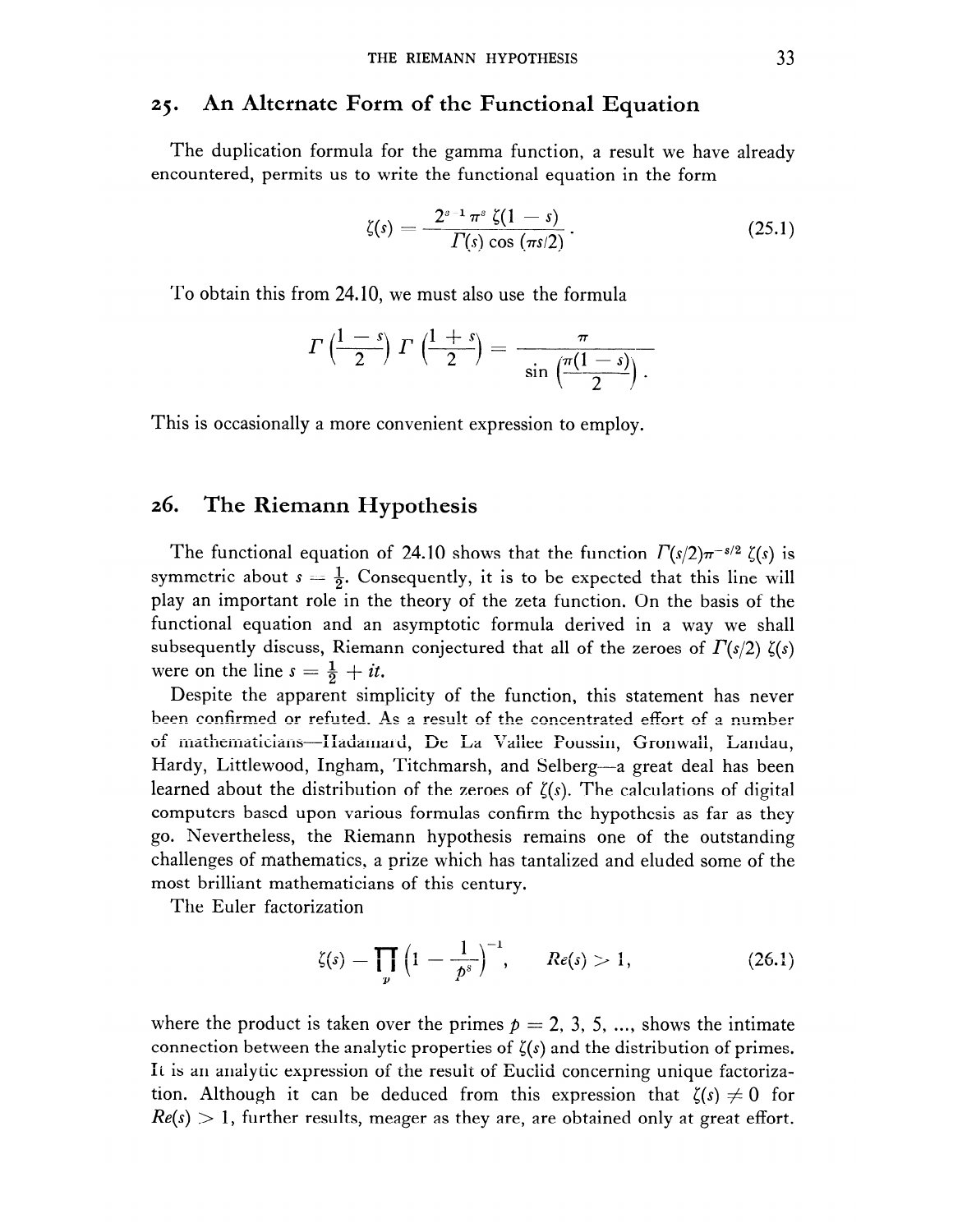# Kapitel III.

## Modulformen

## Einleitung

1. Vorbemerkung. Wie die elliptischen Funktionen unter gewissen Selbstabbildungen von C, nämlich den Translationen eines Gitters, in sich übergehen, so sind die *Modulfunktionen* unter geeigneten Selbstabbildungen der oberen Halbebene H, nämlich den Modulsubstitutionen

$$
\tau \longmapsto M\tau := \frac{a\tau + b}{c\tau + d} \quad \text{mit} \quad M = \begin{pmatrix} a & b \\ c & d \end{pmatrix} \in \Gamma := SL(2; \mathbb{Z})
$$

invariant. Das wichtigste Beispiel einer solchen Funktion, die überdies auf H holomorph ist, ist die *absolute Invariante*  $j = j(\tau)$ , die wir bereits in I.4.4 und in II.E.3 kennen gelernt haben. Es wird sich herausstellen, dass man mit  $i$  alle Modulfunktionen beschreiben kann.

2. Mögliches Transformationsverhalten. Neben Funktionen, die unter den Modulsubstitutionen invariant bleiben, sind aber auch Funktionen  $f : \mathbb{H} \to \mathbb{C}$ von Interesse, die unter den Modulsubstitutionen wenigstens noch ein übersichtliches Verhalten aufweisen:

(1) 
$$
f(M\tau) = \gamma_M(\tau) \cdot f(\tau) \quad \text{für alle} \quad M \in \Gamma
$$

Dabei sei  $\gamma_M(\tau)$  ein "elementarer" Faktor, der noch genauer festgelegt werden muss. Schreibt man (1) für MN anstelle von M und verwendet  $(MN)\tau =$  $M(N\tau)$ , so erhält man (im Fall  $f(\tau) \neq 0$ ) die Bedingung

(2) 
$$
\gamma_{MN}(\tau) = \gamma_M(N\tau) \cdot \gamma_N(\tau) \quad \text{für} \quad M, N \in \Gamma \quad \text{und} \quad \tau \in \mathbb{H}
$$

an  $\gamma$ . Diese "Cozykel–Bedingung" hat Ähnlichkeit mit der Kettenregel der Differentiation. In der Tat erfüllen

(3) 
$$
\gamma_M(\tau) := \frac{dM\tau}{d\tau} = (c\tau + d)^{-2}
$$

und jede Potenz davon  $(2)$ . Die auf diese Weise für jede gerade Zahl k entstehende Transformationsformel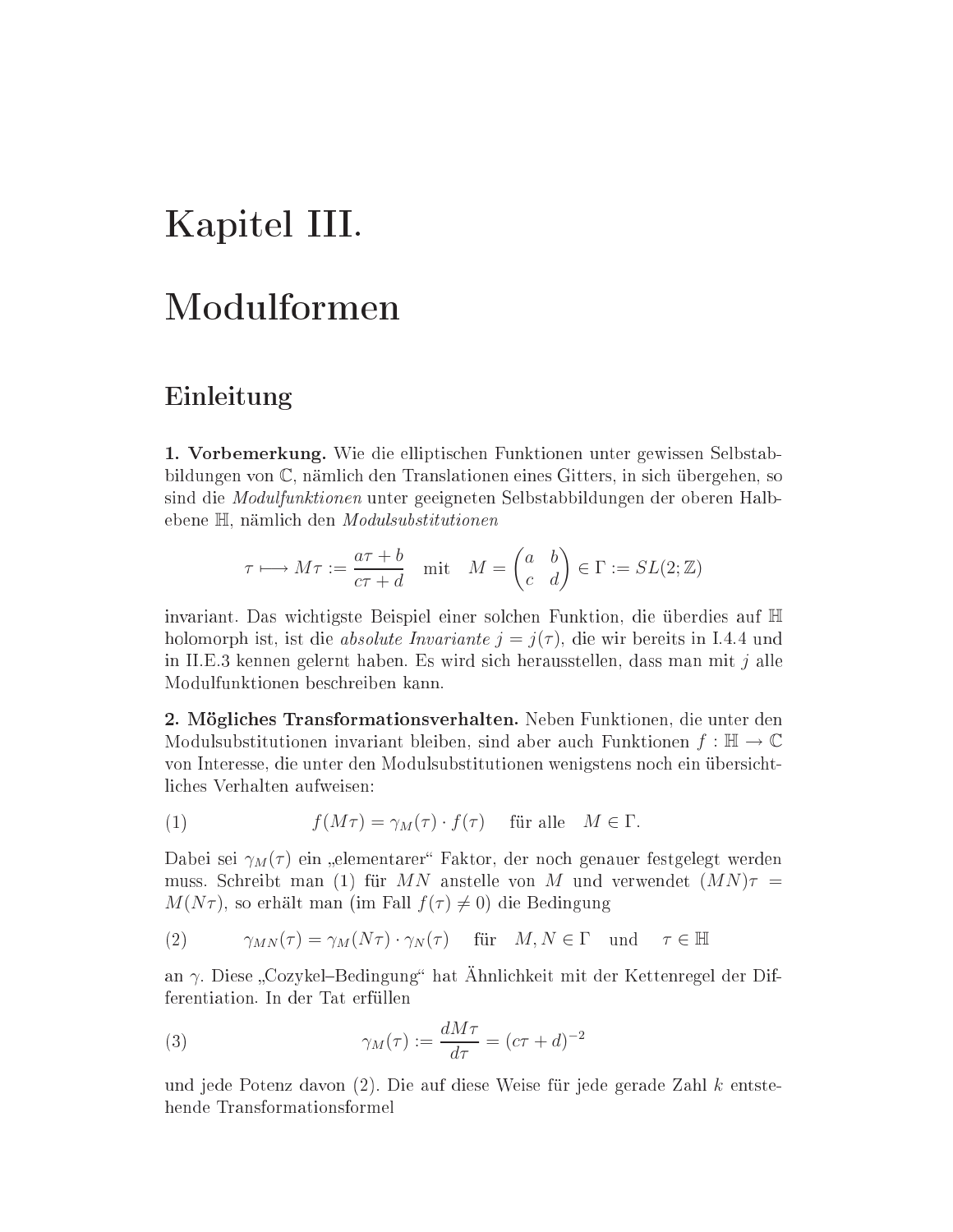(4) 
$$
f(M\tau) = (c\tau + d)^k \cdot f(\tau) \quad \text{für} \quad M \in \Gamma
$$

ist dann charakteristisch für die so genannten *Modulformen*. Da die Gruppe der Modulsubstitutionen gemäß Korollar II.2.1A durch die Abbildungen

(5) 
$$
\tau \longmapsto \tau + 1 \quad \text{und} \quad \tau \longmapsto -1/\tau
$$

erzeugt wird, kann man (4) durch die beiden Bedingungen

(6) 
$$
f(\tau + 1) = f(\tau)
$$
 und  $f(-1/\tau) = \tau^k \cdot f(\tau)$ 

ersetzen.

In I.4.1 hatten wir gesehen, dass die EISENSTEIN-Reihen  $G_k$  Beispiele von solchen Funktionen sind. Es soll noch ein weiteres Beispiel skizziert werden, das ein zu (6) analoges Transformationsverhalten besitzt:

3. Die klassische Theta-Reihe. In seinen Briefen an GOLDBACH vom 4. 5. 1748 und 17.8.1750 behandelt L. EULER im Reellen bereits die Theta-Reihe

(1) 
$$
\vartheta(\tau) := \sum_{n \in \mathbb{Z}} e^{\pi i n^2 \tau} = 1 + 2 \cdot \sum_{n=1}^{\infty} q^{n^2}
$$
 mit  $q := e^{\pi i \tau}$  und  $\tau \in \mathbb{H}$ .

Im Zusammenhang mit der Wärmeleitungsgleichung tritt die Theta-Reihe dann bei J. FOURIER in *Théorie Analytique de la Chaleur* (Paris 1822) auf (vgl. I.6.7). Im Nachlass von C.F. GAUSS (Werke III, 436–445) fand man eine Note etwa aus dem Jahre 1808, in der eine etwas allgemeinere Reihe (nämlich die in  $I.6.7(1)$ definierte JACOBIsche Theta–Reihe  $\vartheta(z;\tau)$  betrachtet und für sie bereits eine Transformationsformel bewiesen wird. In den Fundamenta nova wird dann von C.G.J. JACOBI (Ges. Werke I, 198–239) die allgemeine Reihe

$$
\sum_{n\in\mathbb{Z}} (-1)^n q^{n^2} \cos(2nx)
$$

unter dem Buchstaben  $\Theta$  eingeführt und zur Darstellung der elliptischen Funktionen verwendet. In der Bezeichnung von 1.6.7 ist  $\vartheta(\tau)$  gleich dem Nullwert  $\vartheta(0;\tau)$ .

Offenbar ist  $\vartheta(\tau)$  absolut und kompakt-gleichmäßig konvergent auf H, so dass  $\vartheta : \mathbb{H} \to \mathbb{C}$  holomorph ist. Es gilt darüber hinaus

(2) 
$$
\vartheta(\tau+2) = \vartheta(\tau) \quad \text{für } \tau \in \mathbb{H}.
$$

Die Bedeutung und das Interesse, das die Theta-Reihe immer wieder gefunden hat, liegen nun in der so genannten

### ${\rm The ta\text{-}Transformations for mel\text{:}}$

(3) 
$$
\vartheta(-1/\tau) = \sqrt{\tau/i} \cdot \vartheta(\tau) \quad \text{für alle} \quad \tau \in \mathbb{H}.
$$

Dabei ist der Zweig der Wurzel zu wählen, der für positive Argumente selbst positiv ist.